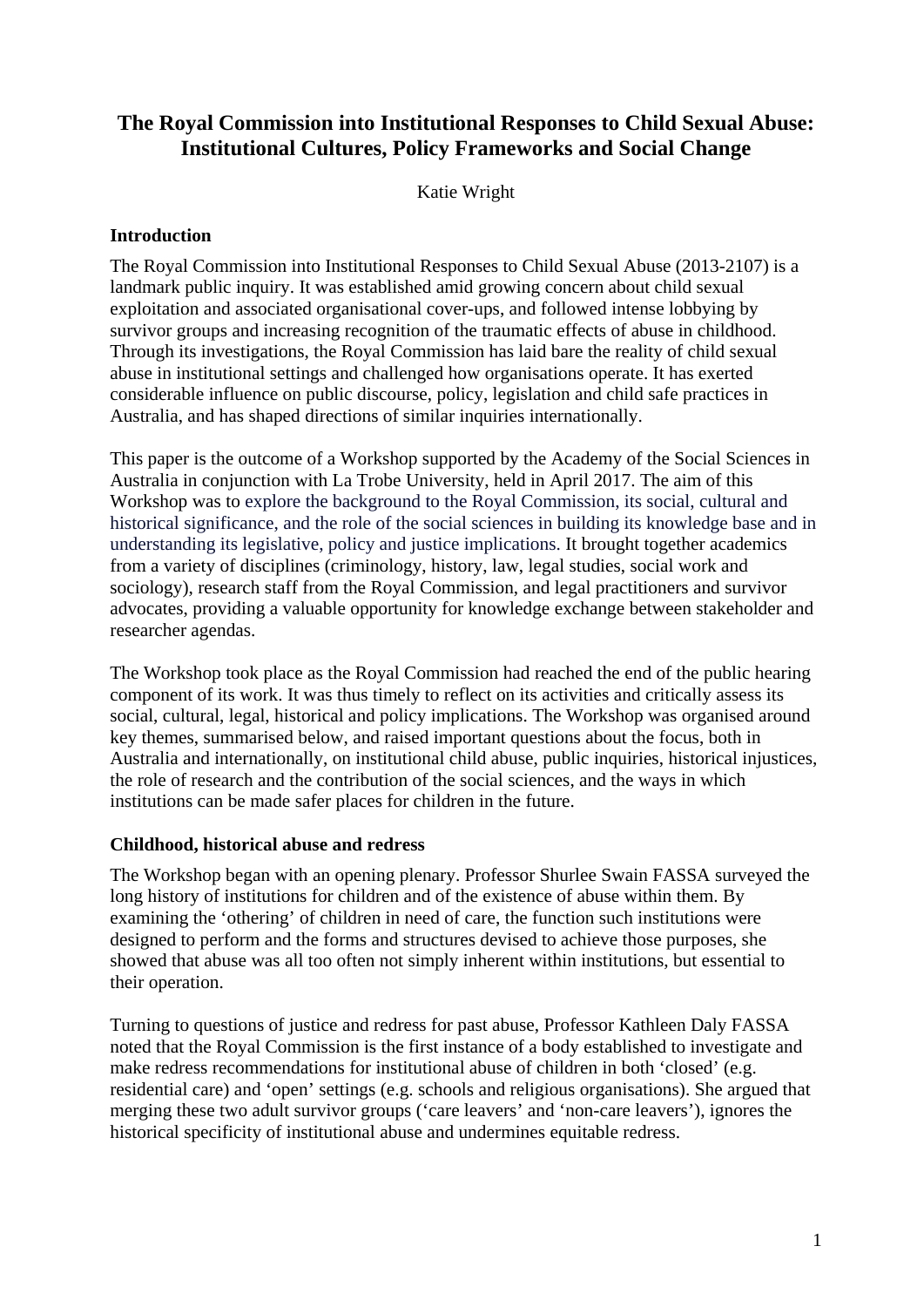Responding to the plenary papers, Professor Mark Finnane FASSA drew attention to the role of the social sciences in the work of inquiries, in understanding their vexed and contested nature and in the law of unintended consequences. Many institutions were established with positive ambitions, yet too often these fell apart. A key question arising in discussion, which will become clearer in time, is what it is about our historical moment that reduced the focus of this inquiry to sexual abuse, when there have been so many other forms of institutional abuse.

### **Public inquiries, social policy and cultural change**

The first panel began with Dr Katie Wright discussing the forms, functions and purposes of historical institutional abuse inquiries. She noted key functions of redress, policy change and legislative reform, but also aspects often overlooked, including an inquiry's role in knowledge production and the part it plays in social and cultural shifts. She argued that understanding the complexity of the inquiry mechanism, its inherent tensions and its intrinsic effects, is crucial to evaluating inquiry outcomes.

Dr Lisa Featherstone then charted shifts in public consciousness in the 1970s and 1980s around child sexual assault, particularly new understandings of psychological harm. During the 1970s second wave feminists exposed and articulated the impact of sexual abuse, noting that trauma could be deep and long lasting, while the 1980s saw rising public recognition about the dangers of sexual violence against children. Yet despite changes in social and cultural views, improvements for child victims were slow to filter through to the criminal justice system.

Turning to the Royal Commission, Mr Frank Golding explored the disillusionment felt by 'care leavers', many of whom were excluded from its terms of reference. He argued that the terms of reference were both too broad and too narrow, encompassing institutions never before the subject of official inquiries, yet focusing on sexual abuse only. While the Royal Commission will benefit child safety, questions remain for care leavers who suffered other forms of abuse, rendering the proposed national independent redress scheme problematic.

### **Authority, bureaucracy and religion**

The second panel drew on Royal Commission case studies to explore and analyse religious organisations. Employing critical theories of organisations, Dr Michael Salter explored why child sexual abuse is a frequent correlate of male authority. Focusing on allegations of abuse in the Anglican Diocese of Newcastle, he argued that rationalised structures of governance facilitated rather than inhibited child sexual abuse, contesting the assumption that institutional abuse represents paedophilic 'infiltration' of otherwise neutral organisations.

Continuing the exploration of faith based organisations, Dr Kathleen McPhillips explored the issue of spiritual trauma which emerged through many Royal Commission hearings. Defining it as a form of personal disturbance caused by sexual abuse mediated through the institutional prism of religiosity, she argued that the Royal Commission had facilitated new understandings of spiritual abuse, that redress should be expanded to include this form of trauma, and that further research is required to understand its nature and impact.

### **Research agendas in the field of institutional abuse**

Day two began with a presentation by Mr Andrew Anderson, Research Manager for the Royal Commission. He noted that research was identified early as a central issue for the inquiry's findings and recommendations, thus establishing a new role for research in inquiries. While the primary purpose of research has been to inform the terms of reference, the research agenda was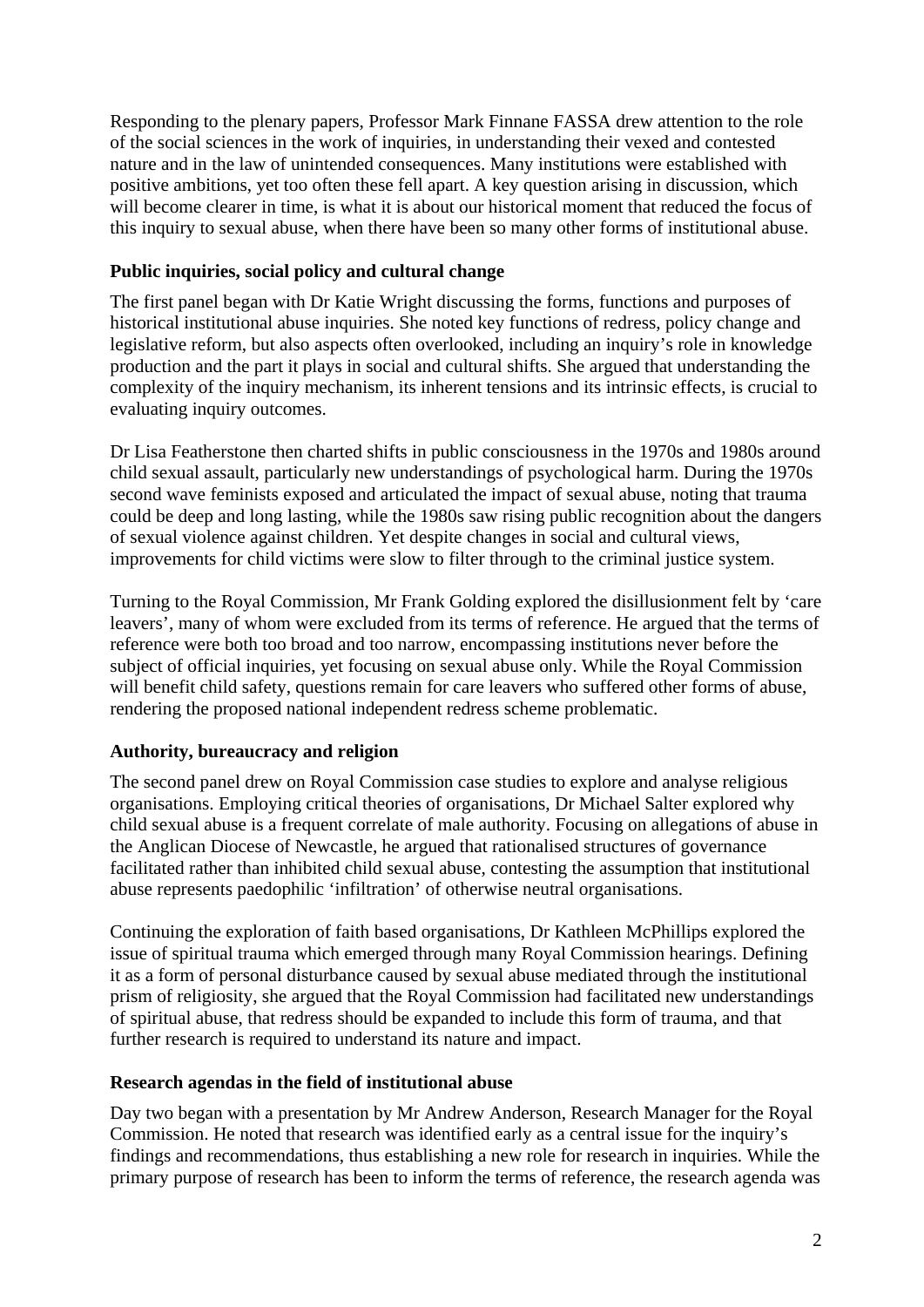also designed to contribute world class research to the international evidence base, to facilitate knowledge dissemination and lay the foundation for future research in child safety.

The next two papers reported on contracted research undertaken for the Royal Commission. Professor Judy Cashmore examined patterns of timely and delayed reporting of child sexual abuse and the likelihood of legal action commencing. Drawing on crime statistics in two states, the longest delays involved alleged perpetrators in positions of authority, with male victims reporting later than females. Similarities between states included the influence of inquiries on reporting rates. Yet there were also differences in how reporting delays affected prosecutions.

Dr Tamara Blakemore presented results of a rapid review of data on the impacts of institutional abuse on victims/survivors. Consistent with abuse in other settings, institutional child sexual abuse is associated with numerous, pervasive impacts on psychological, physical, social, educative and economic wellbeing. Studies suggest that it may also be associated with distinct and discernible impacts on spiritual wellbeing and with vicarious trauma at the individual, family and community levels.

### **Law, rights, advocacy and redress**

This panel began with Dr Judy Courtin discussing how victims of Catholic clergy sex crimes face significant legal impediments in their attempts to seek justice. She noted that the Catholic Church and the legal system are set up such that all too often the Church and its offenders are protected at the expense of the victim, thus corralling victims into the Church's internal complaints processes in the search for justice. Her research demonstrates that justice is not being delivered, and most victims suffer additional psychological harm.

In the next presentation, Ms Nicola Ellis discussed the trauma informed non-adversarial legal practice she developed with Mr John Ellis to support survivors of child sexual abuse to hold institutions accountable in ways that prioritise dignity, respect, and re-integration, while minimising re-traumatisation. This alternate therapeutic pathway is not curtailed by technical legal barriers to justice but rather advocates for a client-focused response in which survivors are heard, believed and experience a positive connection with the institution.

The issue of institutional criminal accountability was then explored by Mr Peter Gogarty. He noted that it has proven difficult to prosecute those who have concealed offences. He discussed the case of an Adelaide Archbishop, the most senior Catholic in the world to be charged with this crime, noting that the matter remains the subject of protracted legal argument. A way forward, he suggested, was the creation of an International Criminal Court under the auspices of the United Nations so that officials could be charged with Crimes Against Humanity.

### **Creating better futures**

The final panel session of the Workshop turned to questions of improving child safety. Professorial Fellow to the Royal Commission, Professor Leah Bromfield, discussed future directions for the field. The Royal Commission has rapidly advanced research, through more than 100 distinct projects undertaken with over 70 academic consortia from more than 30 universities across three countries. Yet critical research gaps remain. It is hoped that initial exploratory studies might be extended to build on the evidence-base of institutional abuse.

Reporting on research conducted for the Royal Commission, Dr Tim Moore presented findings from three participatory studies with children and young people. He noted that while the Royal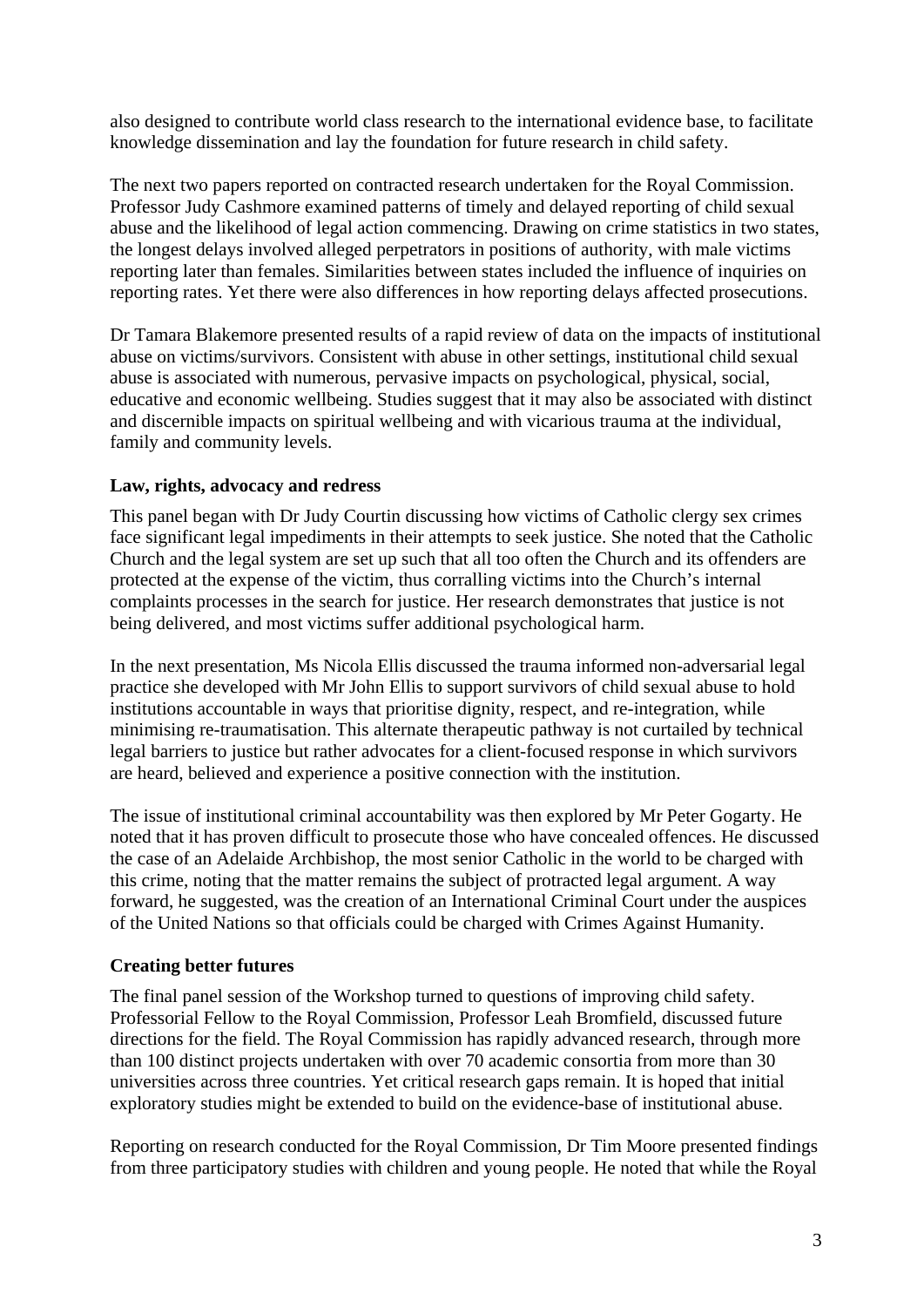Commission has set in train welcomed approaches to identify and respond to child sexual abuse, many concerns held by children and young people about safety have not been fully explored. He argued that the development of child-informed policy and practice requires greater involvement of children and young people in research.

In the final presentation, Dr Cathy Kezelman looked beyond the Royal Commission to the broader issue of childhood trauma and policy strategies for the future. She suggested that the stigma, taboo and trauma related to abuse, neglect and violence in the home is the next frontier. What is needed, she argued, is a better understanding of complex, compounded and unresolved trauma as a public health issue, and the systematic embedding of trauma informed and therapeutic practice approaches across services.

#### **The social sciences and the Royal Commission**

The centrality of the social sciences to the Royal Commission's work was a theme that ran throughout the Workshop, evident in presentations and in wider discussions amongst attendees. Papers underscored the importance of social science knowledge in providing frameworks for understanding the Royal Commission, its knowledge base and the research projects it contracted, its policy and legislative implications, and in a range of complex issues related to this major public inquiry, including analysis of its wider social and cultural significance.

This was evident in the various disciplinary approaches employed and in the breadth of topics covered. Topics included experiences of victims and survivors; commonalities and differences in forms of victimisation; historical contexts which rendered some children more vulnerable to abuse than others; institutional conditions facilitating abuse; the functions of inquiries in creating new knowledge, legitimising victim experience and fostering community discussion; the complexity of trauma and the identification of new forms, including trauma arising from spiritual abuse; and the many challenges facing survivor groups, including achieving justice.

The relevance and role of the social sciences was also canvassed during roundtable sessions held at the end of each day. They were an important component of the Workshop, designed to provide focused reflections upon key points raised through papers and discussion, and to draw together and build on important themes. The roundtables began with commentaries by three participants before discussion was opened up to the wider group. While space does not permit a full analysis of the depth and wide-ranging discussion, the key issues canvassed in relation to the social sciences are summarised below.

Importantly, the Workshop reflected the social sciences in action, illustrating their profound relevance to a major social issue of our time – institutional child sexual abuse – through generating research to better understand this form of victimisation and its history, how it has flourished, the depth and complexity of its effects, how it can be better prevented, how children can be made safer, and the ways in which abuse can be better responded to and redressed when it does occur. The social sciences have also been critical to informing ongoing public debate and in providing critical analysis of the Royal Commission and its work and the responses of governments and institutions to its emerging findings and recommendations.

As the Royal Commission was established with research as one of its central pillars, it has directly generated considerable new knowledge and it has been a stimulus for research and innovation in practice more widely. Its work will feed into ongoing discussions about evidence based and trauma informed practice. However, the challenge is to ensure that this work continues once the inquiry has concluded. Indeed, despite the considerable achievements of the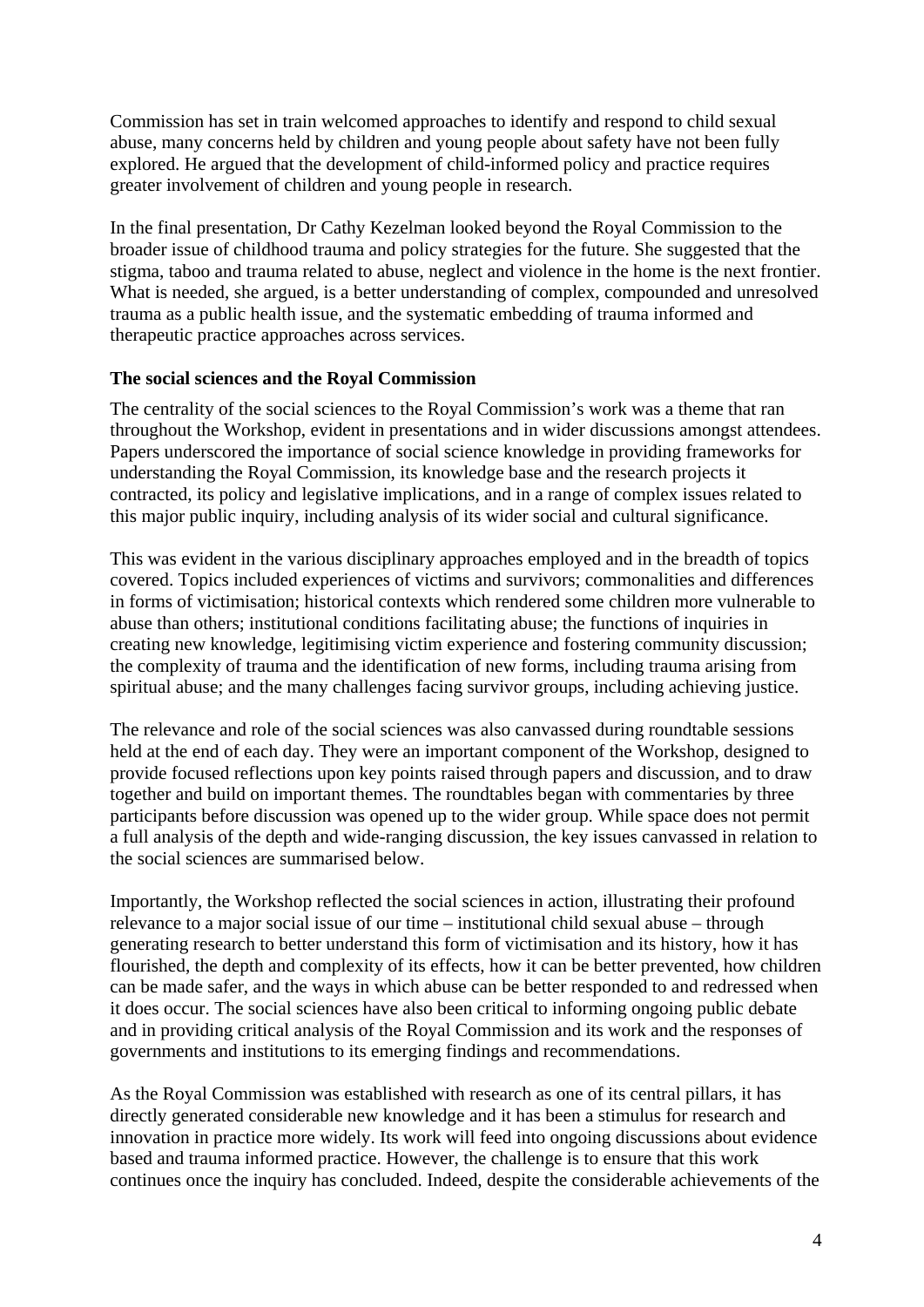Royal Commission, there are precedents that serve as dire warnings as to what can happen to the findings and innovations that arise out of inquiries when there is a lack of commitment and political will, or when advocate groups are unable to keep the issues in the public eye.

There were important discussions about ethics and research, including the delicate issue of the extent to which victims and survivors need to be protected and/or enabled, particularly when structures devoted to protect people may function to silence them. The participation of survivors was a critical issue that arose during the Workshop. Survivor advocates stressed the importance of participating in discussions that affect them, being involved in research and shaping policy rather than merely being subject to it. Researchers likewise affirmed the value of survivor participation and its importance in strengthening research.

The Royal Commission has generated highly valuable material and resources, particularly through its powers of subpoena, and ongoing access to that material was the subject of much discussion. The importance of the Royal Commission developing a robust archiving and accessing strategy was identified as a critical issue. It was agreed that considerable thought and investment is required to ensure continued access in ways that safeguard the integrity of confidential materials and the conditions under which they were created. It was also suggested that consideration be given to training archival staff in trauma informed practice.

Perhaps the key challenge identified was how to continue the work across many domains that has been set in train by the Royal Commission. How can the momentum be maintained once the inquiry has concluded? Again, a crucial role for the social sciences was identified. There is ample opportunity to build upon and extend the research base of the Royal Commission. There is also an important role for the social sciences in monitoring and evaluating implementation of recommendations, from the national redress scheme to legislative and policy reform.

Finally, it was recognised as critically important that issues of out-of-home care today are kept on the agenda. Notwithstanding critiques about the narrow focus on sexual abuse and the implications of this, there has been much progress made in acknowledging past forms of abuse. However, children and young people in out-of-home care today are too often surviving rather than thriving. Improving conditions for these young people remains a key challenge.

## **Conclusion**

The Royal Commission and the nation's significant investment in its work represents critical acknowledgement of the tremendous injustices inflicted against children in a range of organisational contexts. Institutional child abuse is a social failure that has resulted in considerable psychological, social, economic and spiritual impacts for many Australians.

A critical theme that emerged throughout the Workshop was the courage and persistence of survivors. It was noted that much of what is now known is because of survivors, who have been the whistle-blowers, the advocates, the people who have been willing to tell their stories to inquiries, who have participated in research projects and become researchers themselves. Their bravery, persistence and the importance of their role was acknowledged by the group.

Participants brought a distinctive range of skills, knowledge and expertise, that generated important insights and complex understandings of this landmark public inquiry. The Workshop affirmed the importance of bringing together researchers from a range of disciplines, Royal Commission staff, survivor advocates and legal practitioners, to take part in challenging, in